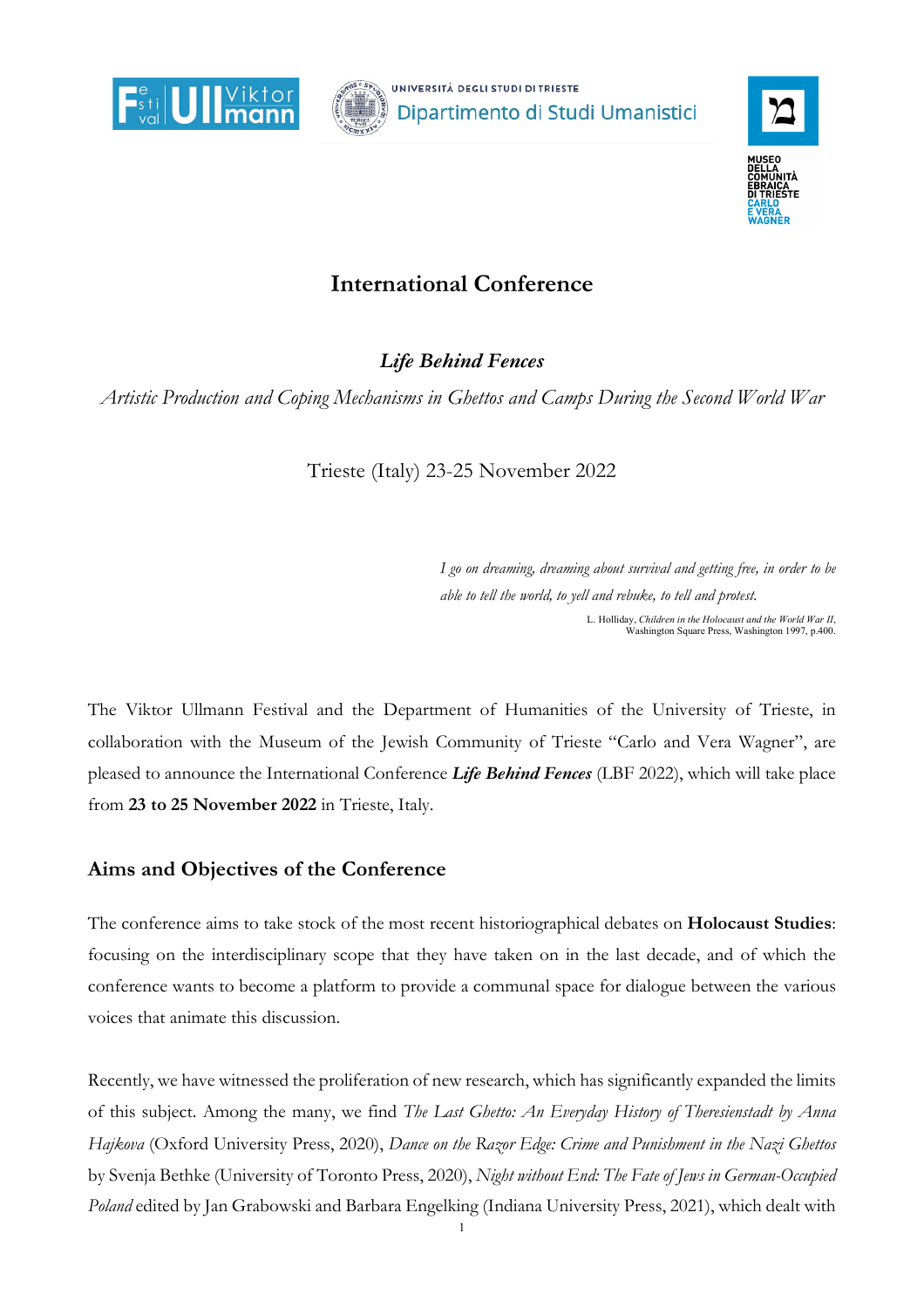the daily life of internees in ghettos and camps. There are also studies on the impact of alcohol consumption in extermination operations, such as Edward Westermann's *Drunk on Genocide: Alcohol and Mass Murder in Nazi Germany* (Cornell University Press, 2021); through to works on the evolving politics of memory in the post-communist era, such as Jelena Subotic's *Yellow Star, Red Star: Holocaust Remembrance After Communism* (Ithaca, 2019).

These books are just some of the works that have contributed to making Holocaust Studies increasingly broad and multidisciplinary. It is therefore in the light of this richness that the conference will focus on three macro-themes, which will form as many sessions: the first one will deal with artistic production (understood in its broadest sense) and within coercive contexts such as camps and ghettos; the second one will deal with the concept of survival (in its various declinations); while the third one will deal with the "defence mechanisms" and the re-elaboration of trauma (including post-war trauma), implemented by individuals to overcome the experience of war.

Each session will have a keynote speaker (**45 minutes**), the presentation of 3 papers (**20 minutes each**) and, in the end, the possibility for some PhD students to present their ongoing projects (posters) (no more than **10 minutes**).

## **Confirmed keynote speakers LBF 2022**:

- Professor Dieter Pohl (University of Klagenfurt)
- Professor Anna Hájková (University of Warwick)
- Dr PhD Anna Veronica Pobbe (Ca' Foscari University)

We, therefore, invite scholars from the following disciplines: Cultural Studies; Memory Studies; Holocaust Studies; Oral History Studies; History and Public History; Literature; Art History; Sociology; Political Science; Philosophy; Musicology, to submit papers related to the above macro-areas.

Selected proposals should preferably, but not exclusively, deal with:

- Literature, painting, and music produced within camps and ghettos.

- On language and linguistic issues within camp and ghetto contexts.

- The burden of survival: reflections and literary, artistic, and musical expressions of guilt among survivors, also from a gender perspective.

- The elaboration of war events (also in a trans-generational and gender perspective).

- Art and music as forms of opposition and "resistance" in totalitarian regimes.

- Analysis of social and power structures and relations within forced communities and their survival strategies.